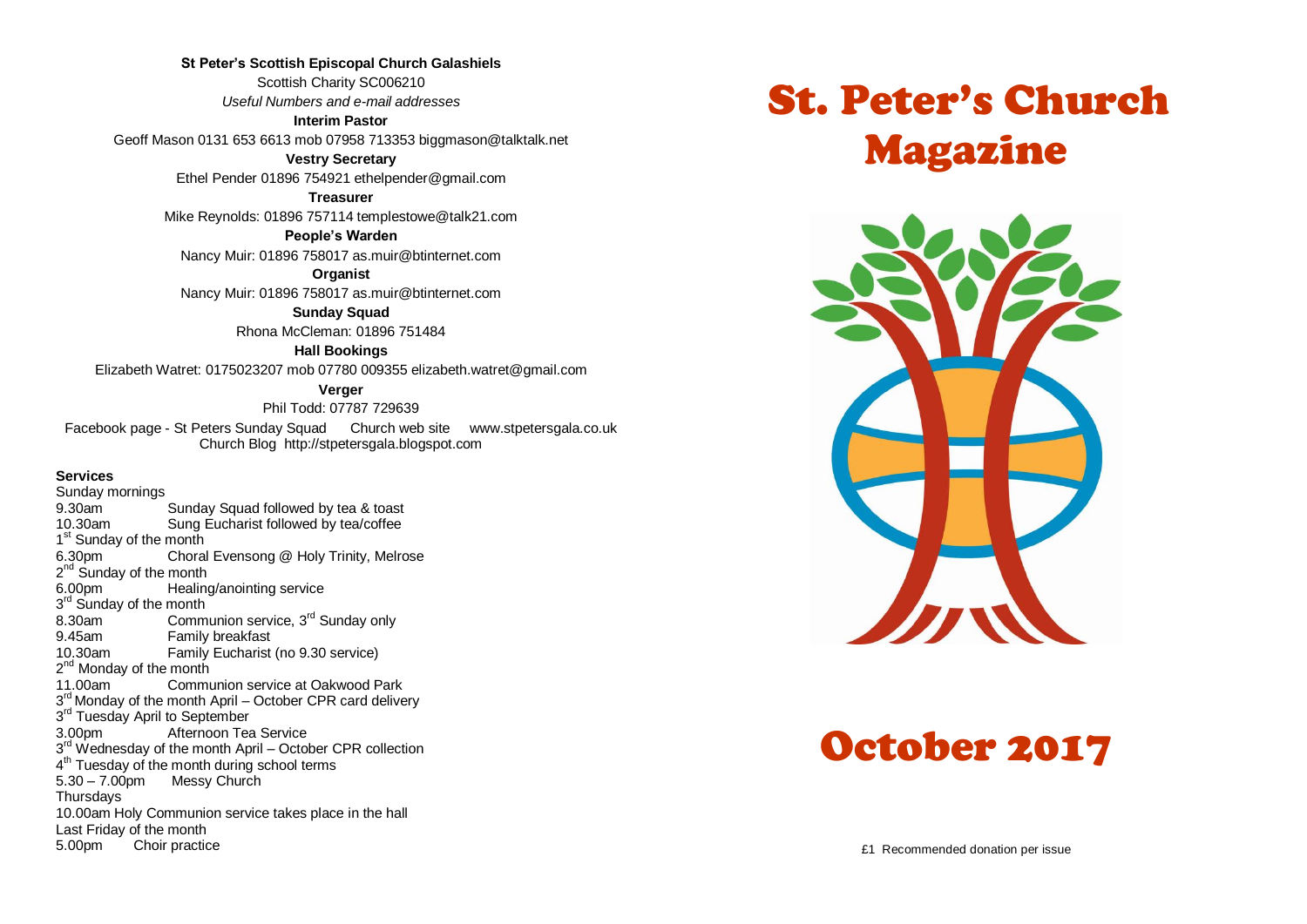## **Shared Leadership Team**

| Susan Boorman   | <b>@</b> 07704788689 | theboormans@talktalk.net      |
|-----------------|----------------------|-------------------------------|
| Sheena Cossar   | <b>雷 751694</b>      | smstcg1945@gmail.com          |
| Karen Ellis     | ☎ 757429             | karenellishome@hotmail.co.uk  |
| John Maltman    | <b>@075513657580</b> | john.maltman@forthports.co.uk |
| Nancy Muir      | ☎ 758017             | as.muir@btinternet.com        |
| Monica Reynolds | 雷 757114             | monica@temlpestowe.plus.com   |
|                 |                      |                               |

# **Church Diary October**

| Sun 1 <sup>st</sup>    | 9.30am Sunday Squad                                       |
|------------------------|-----------------------------------------------------------|
|                        | 10.30am Harvest Thanksgiving with retiring collection for |
|                        | Mary's Meals                                              |
|                        | 6.30pm Choral Evensong @ Holy Trinity, Melrose            |
| Mon 2 <sup>nd</sup>    | 2.00pm Harvest service @ Hazeldean                        |
| Tues 3rd               | 2.00pm Harvest service @ Abbotsford Court                 |
| Wed 4 <sup>th</sup>    | 7.30pm SLT meeting @ Sheena's                             |
| Thurs 5 <sup>th</sup>  | 10.00am Communion Service                                 |
| Fri 6 <sup>th</sup>    | 7.30 Cursillo meeting St Andrew's, Kelso                  |
| Sun 8 <sup>th</sup>    | 9.30am Sunday Squad                                       |
|                        | 10.30am Sung Eucharist, Rev Sarah Kilbey                  |
|                        | 6.00pm Healing Service Fr Philip Blackledge               |
| Mon $9th$              | 11.00am Communion @ Oakwood Park                          |
| Thurs 12 <sup>th</sup> | 10.00am Communion Service                                 |
| Sat 14 <sup>th</sup>   | 12.30pm Soup 'n' Pud lunch                                |
| Sun 15 <sup>th</sup>   | 8.30am Holy Communion Rev Duncan McCosh                   |
|                        | 9.45am Family breakfast                                   |
|                        | 10.30 Family Eucharist Rev Duncan McCosh                  |
| Mon 16 <sup>th</sup>   | 7.00pm Bottle top sort                                    |
| Thurs 19 <sup>th</sup> | 10.00am Communion Service                                 |
| Sun 22 <sup>nd</sup>   | 9.30am Sunday Squad                                       |
|                        | 10.30 Sung Eucharist, Mr David Bethune                    |
| Tues 24 <sup>th</sup>  | 5.30pm Messy Church                                       |
| Thurs 26 <sup>th</sup> | 10am Communion Service                                    |
|                        | Fri 27 <sup>th</sup> 5.00pm Choir practice                |
| Sun 29 <sup>th</sup>   | 9.30am Sunday Squad                                       |
|                        | 10.30 Sung Eucharist,                                     |
|                        |                                                           |



**Come and join us for breakfast at 9.45am before the Family service – bacon and/or egg rolls, jam or marmalade, tea, coffee or juice all mixed in with laughter and fellowship**



## **Emergency Prayer Circle**

This is a group in the church which prays for people at times of special need. If you know of a member of your family or a friend facing crisis or difficulty who would be grateful of such confidential support

Ring Muriel on 01896 831418 or Rhona on 01896 751484



Roslynn, Aimee, Rosemarie, Darrin, Fiona, Ivy, Karina, James, Jaci, William, Bethany, Katie & John, Jim, Ruth, Kris, Rebecca, Steph, Emily and Holly, Sadie, Tony, Gina, Joan, Jane, Robin, Sarah, Lynn, Nigel, Darcy, Muhamid, Jennifer, Kevin, Claire, Joyce, Gordon, Lesley, Ian, Mikkel, Sheila, John, Fred, Alex, Jane



## **October Anniversary of Baptism**

1<sup>st</sup> Michael Cassidy 1 1<sup>st</sup> Kamryn Painter<br>11<sup>th</sup> Hanna Grabowska 11<sup>th</sup> Lauren Stephenson 11<sup>th</sup> Hanna Grabo<br>12<sup>th</sup> Isabella Roden 19<sup>th</sup> Zenor Leitch 12<sup>th</sup> Isabella Roden 19<sup>th</sup> Zenor Leitch<br>25<sup>th</sup> Lily & Jack Broach 26<sup>th</sup> Cameron Darling

#### ooooooooooooooooooooooooooooooooooooooooooooooooooooooooooooooooo

#### **FROM ST PETER'S VESTRY**

Bishop John visited us on 3<sup>rd</sup> September to commission the new SLT. On 10<sup>th</sup> September Kerry Dixon of the Church Army preached and Annie Naish officiated. At the end of the service, as well as in his oration, Kerry explained the origins of the Army and its potential role here in the Scottish Borders.

The new quinquennial report has been received (this now covers the Church and the rectory) and, although there is work to be carried out on both, it is not as drastic as had been foreseen. Still we need funds to tackle the work, especially since the total cost is not 'big' enough to warrant Lottery funding.

The Vestry, on the behalf of the congregation, has asked Bishop John to persuade The Church Army to specify what it is proposing for the three A7 Charges, St Peter's, St. John's & St Cuthbert's.

The SLT has produced a questionnaire, as prompted by Data Protection requirements. This should be completed by all members of St Peter's Church, and returned to the SLT. Brian Pudner, Chairman of the Vestry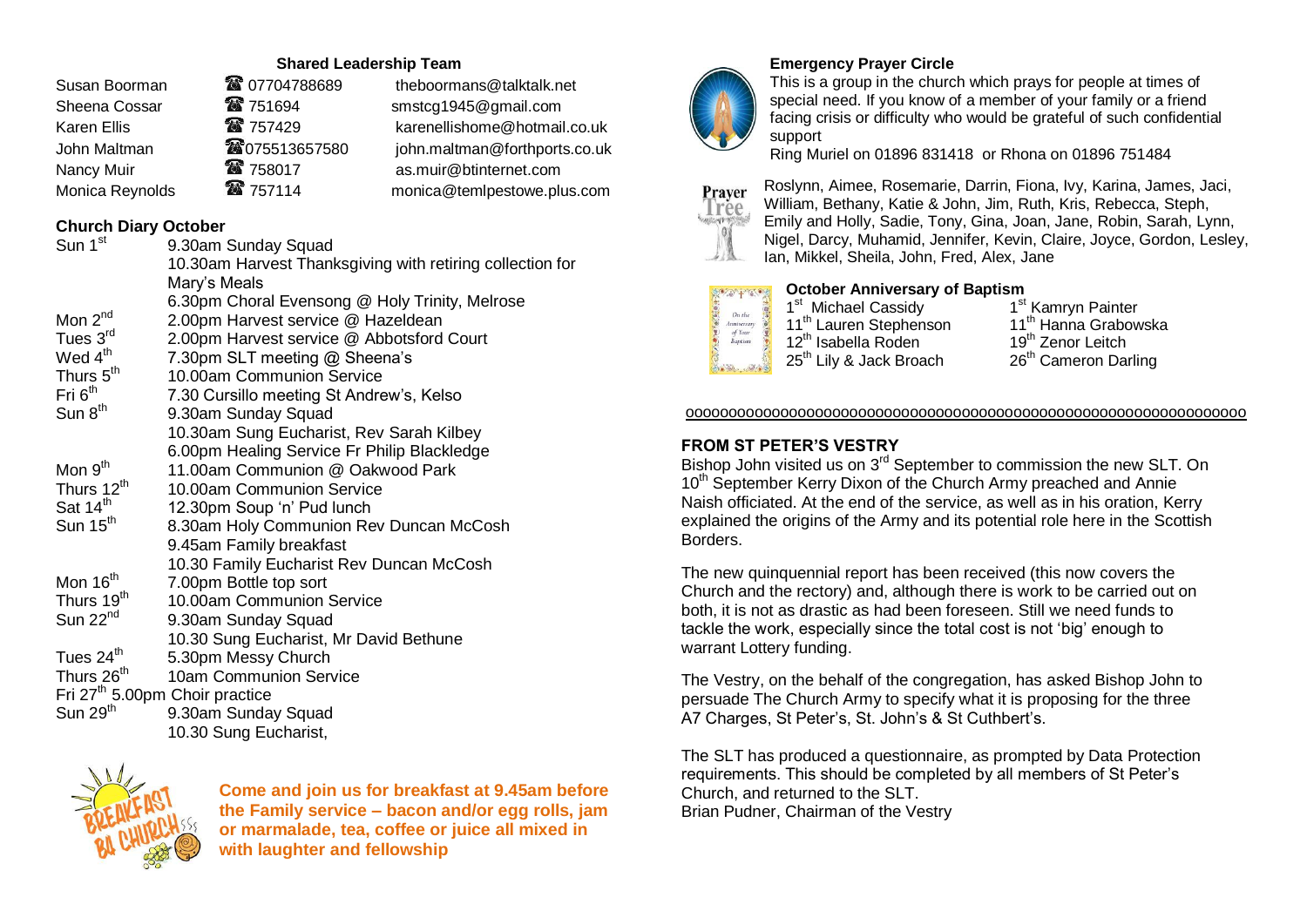## **Who do you think you are?**

Do you watch this program? I find it fascinating – not because I am particularly interested in the "celebrities" but because of the way families change over the generations.

This often gives rise to remarks like "oh he's got my Dad's eyes" or "she looks like my Mum" when there are photographs of distant ancestors to bring the past generations to life. Actually these statements should be the other way round as the distinctive features can reappear several generations of decedents later. So maybe another question could be Who do you think you look like?

There is a Thomas Hardy poem called Heredity that brings these traits to mind.

> I am the family face; Flesh perishes, I live on, Projecting trait and trace Through time to times anon, And leaping from place to place Over oblivion.

The years-heired feature that can In curve and voice and eye Despise the human span Of durance-that is I; The eternal thing in man, That heeds no call to die.

# Below are some Royal look-alikes





**Prince William and his 21 times great Grandfather King Edward 1 and Prince Harry and his great grandmother Queen Mary**

## **SLT**

You may remember that when the original Shared Leadership Team took office they were asked to answer 5 questions by way of introducing themselves to the congregation. Two new members have been called out and have been asked the same 5 questions. Here are Susan's responses. Monica's will be in the November magazine.

## **1) Where did you grow up?**

I was born in Lewisham Hospital, South East London and lived nearby in Forest Hill, then aged 8 moved to Bellingham where I completed Primary education and went on to Senior School – Catford County Comprehensive. The school was only a year old when I started and had no  $VI<sup>th</sup>$  form but by the time I reached  $V^{th}$  year there was a thriving  $VI^{th}$  and Upper  $VI^{th}$  where I did my 'A' Levels. I then went on to Teacher Training College in Bromley, Kent. The College has long since been demolished – nothing I did, honest!!!

## **2) What was the most interesting place you have visited?**

It has to be York. It just oozes history. However a small, derelict church in Beddgelert, North Wales, left a lasting impression on me and I prayed that such a beautiful, holy place could be renovated. To my delight I visited some years later and discovered a lively community hub within the beautiful restored building.

## **3) Who in history do you most admire?**

Difficult to nominate just one so here are just some:- Nelson Mandela, Edith Cavell, the Suffragettes (though not the violence and desecration of artefacts), Mary Secole (a contemporary of Florence Nightingale but without the recognition), all Emergency and Aid workers.

## **4) Why is your Christian Faith important to you?**

I was very young when I realised there was "something" and I came to know this later as my Faith and belief in God. Surprising really as my father was a total non-believer and my mother had been Plymouth Brethren until the age of 14 when she converted to Presbyterian. It was my grandmother who first took me to church and it always felt "right". Daily assemblies at school were a delight and my love of hymns was nurtured. Until I was old enough to go alone to church services I used to sing hymns to myself and pray in private. I have always believed in the power of prayer and it has brought me great comfort through some less joyful passages of life. **5) When you look back on your life what has brought you most pleasure?**

Having healthy children who have become happy and successful adults.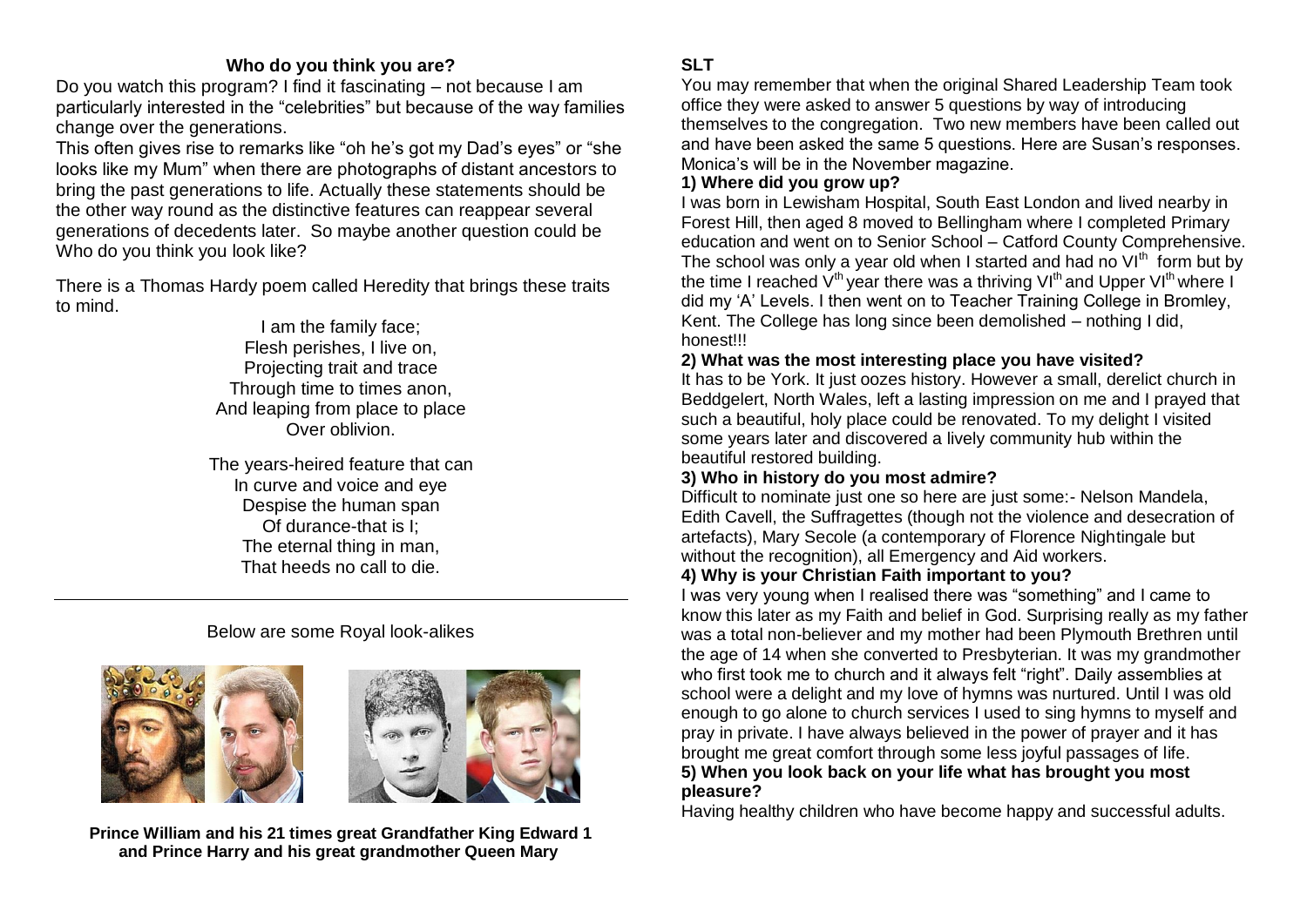

# **UPDATE OF CONGREGATIONAL LIST**

It is time to update the list of members of St Peter's church. The list is held by the SLT (it used to be the Rector) and is used to make sure the names of all members of every family, their mailing address, e-mail,

landline and mobile phone are up to date.

The information is used to contact folk on church matters, voluntary activities, rotas, distribution of the magazine either by e-mail or hand delivered when folk don't collect it from the back of church. The list is also used for Pastoral Care, making sure the housebound, those who are ill – at home or in hospital – and folk who would like to receive Communion are contacted on a regular basis and given lifts to Tea, Healing or Thursday services or other appointments if required.

Due to changes to the Data Protection Act you now need to give your permission regarding how this information is used.

The SLT will no longer be able to give out contact details, we will just be able to give folk a message that you need to speak to them and ask them to get in touch with you.

Future mass e-mailings of rotas and magazines etc. will be sent out blind so that you only see your own address.

Included in this magazine is a form for your household to fill in so that we can get everything up to date. Please could you return it by the end of October. There will be a box at the back of church to put it in or if you can't get there yourself contact a member of the SLT whose names and numbers are on the inside front cover of the magazine, who will arrange to collect it.

# **NOTICE OF AGM SUNDAY 19TH NOVEMBER @ 10.30 SERVICE IT IS IMPORTANT THAT YOU ATTEND THIS MEETING THE REPORTS FROM VARIOUS CHURCH GROUPS WILL BE ISSUED THE WEEK BEFORE THE MEETING**



# **Scam Warning: Phone message threatens HMRC lawsuit**

There is currently a telephone scam where a recorded message is left, allegedly from HMRC, stating that HMRC are bringing a lawsuit against the individual and is going to sue them. The recipient is asked to press "1" to speak to the officer dealing with the case. This scam is becoming widely reported and seems to be targeting older people. Please do not reply to the message.

Two members of the congregation have received these calls in the past week and fortunately realised that there was something wrong. The call came on a Friday when my friend realised that she couldn't call HMRC or her accountant or solicitor for advice.

The message was: ' I am a case officer from Her Majesties Revenue and Customs, HMRC have filed a lawsuit in court against you. To discuss your case press 1'.

If you do press 1 then someone will tell you that you owe a large amount of unpaid tax which has to be paid at once or a warrant will be issued for your arrest, however this can be avoided if you pay at once by bank transfer.

Apparently this scam has already netted several million pounds for the fraudsters. They use shock and awe tactics to terrify callers into paying up instantly by phone before they realise they have been scammed.

## NEVER GIVE YOUR PERSONAL OR BANK DETAILS TO ANYONE. xxxxxxxxxxxxxxxxxxxxxxxxxxxxxxxxxxxxxxxxxxxxxxxxxxxxxxxxxxxxxxxxxxxxxxxxxxxx

## **Some thoughts about donations to the Food Bank**

Most of us in this congregation are fortunate to have more than the basic necessities of life though we may have experienced times when we have had to choose to postpone paying a bill or not turned the heating up. Many of us are from a generation where we learned to make unusual ingredients into filling meals and reuse items of clothing either as hand-me-downs or transforming the material into something else. Even with this knowledge we might struggle these days. E.g. lentils and split peas make an excellent basis for soup but they require a lot of work and energy (both physical and electrical). Those who need to use the Food Bank will not be able to afford the cost of power for the long cooking times of this basic soup. Instead of buying packets of lentils and split pea soup perhaps you could include powdered potatoes which are a quick and filling addition to a basic meal. This is something that is always in short supply.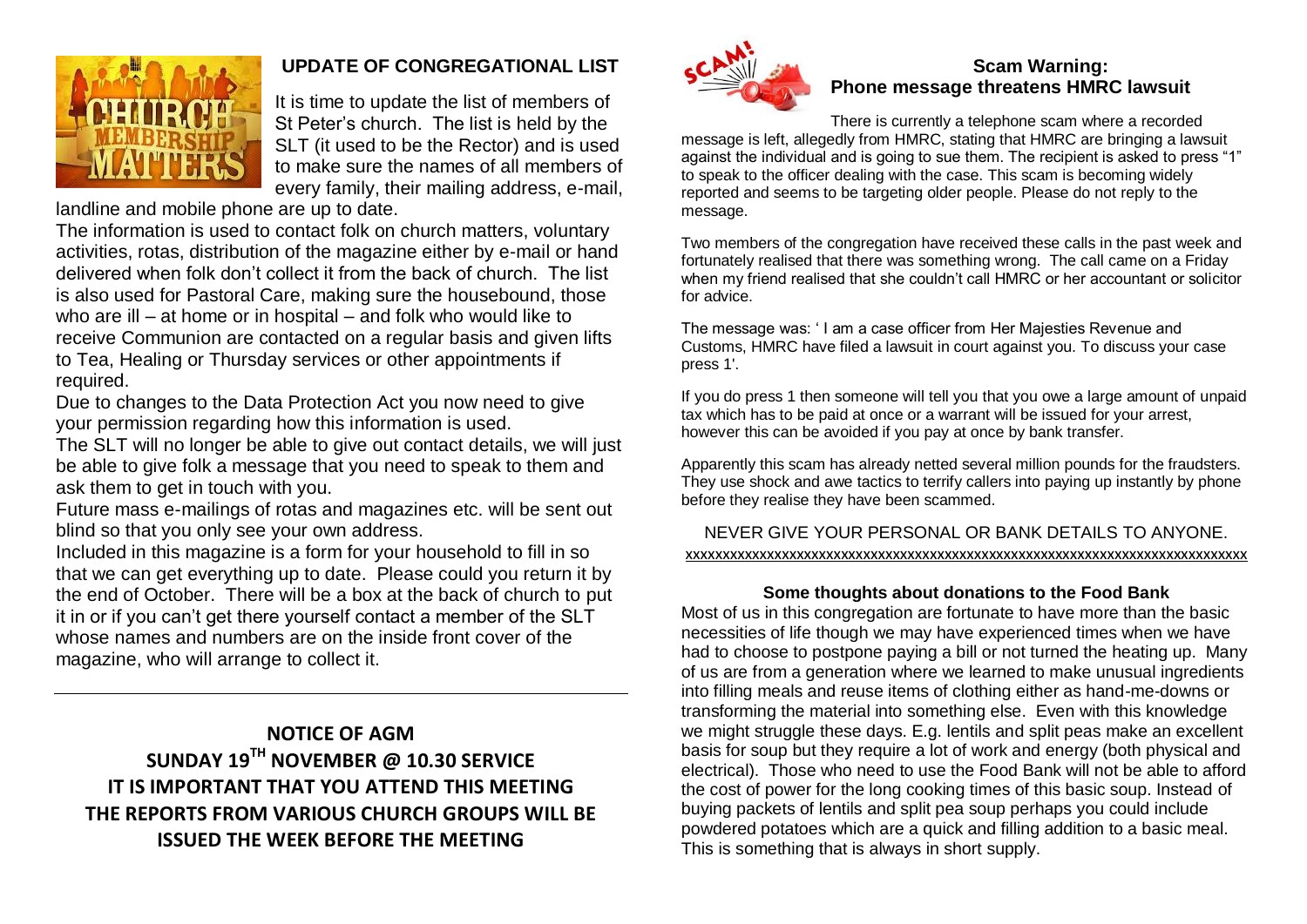to those who are not yet part of any church, offering healing and transformation to those in greatest need.

## **What are the aims of the proposal?**

With the development of a new Centre of Mission, it is hoped that not only will the people and vestries of these three congregations be supported in reaching out in mission to the local communities, but they will also continue to find renewal and growth in faith, worship, attendance and finances. This is to be experienced through reaching out to new communities and groups and growing disciples through evangelism, appropriate expressions of Church and worship, and social outreach. Already, the charges are committed and faithful congregations. By increasing their reach to these new communities and groups their faith will be given new opportunity to reach out in welcome to those who are not currently part of any church, transforming lives.

## **Finances and Housing**

All partners will be aware that there are many discussions ahead regarding the details, arrangements and practicalities of this proposal, and at this time NO decisions have been made regarding finances or housing. It is anticipated that all partners will contribute financially to this proposal, with housing provision by any particular charge/s being taking into account. Obviously two homes would be required for the two Church Army Evangelists, ideally located in separate towns. In the event of this proposal being accepted, the Church Army and Diocese of Edinburgh would commit to some level of financial support for a minimum of 5 years.

## **Conclusion**

We ask that this proposal be explored by both vestries and congregations, and brought by all involved to God in prayer for clear discernment. Our hope is that the exciting concept of creating a Centre of Mission across the churches will be accepted by each of the three partner charges as an inspiring potential way ahead. Once a clear decision has been made by all suggested partners, the next step is to explore the details together, both financial and practical. Trusting our God of all faithfulness to lead and guide, we offer this document for dissemination and discussion.

Rev Kerry Dixon **Review Annie Naish**<br>Church Army Chiefharmy Bishop's Enabler of Missi

ChurchArmy **Bishop's Enabler of Mission** kerry.dixon@churcharmy org mission@dioceseofedinburgh.org



## **C**ommunity **P**rayer **R**esponse

CPR is an important form of Outreach to our neighbours.

The paragraphs below show how this form of outreach from our church was set up.

CPR is a way of reaching out to the people who live within walking distance of the Church and to offer to pray for them and their concerns. CPR has 5 stages

1 – once per month between April and September two people deliver a letter and prayer request card into 20 homes in a selected street at the beginning of the week.

2 – two people go out later in the week to the same houses to collect any prayer requests.

3 – while stage two is happening a group will be in the church upholding the CPR collectors in prayer.

4 – the collectors return and along with the prayer group pray through the requests.

5 – the prayer requests become part of the church intercessions on the following Sunday

Each month there are several requests for prayers from our church neighbours so this is a valued form of outreach and you don't have to go every month but a few hours of your time to deliver and collect cards if you are fit or the support of your prayers would be appreciated.

These days we do not have enough volunteers to provide the upholding of the collectors in prayer while they are out or to pray through the requests when they are brought in. It only takes a couple of hours one evening a month between April and September. **PLEASE** look into your hearts and diaries and see if you can't help with this valued outreach when we restart in April 2018. We could do with more folk delivering and collecting the cards too.

Talk to Nancy to let her know when and how you can help.